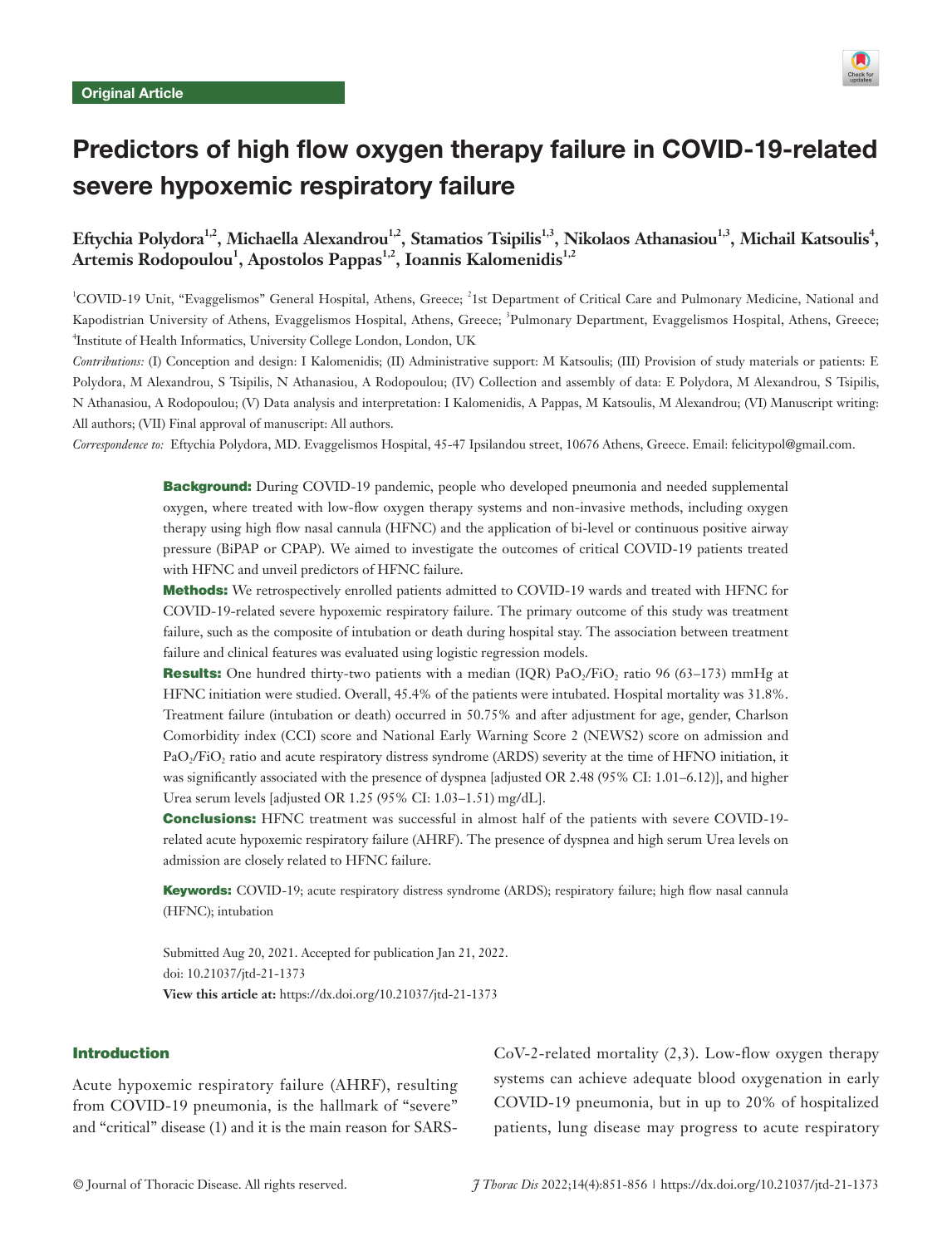distress syndrome (ARDS) (2). In that case, patients often need intubation and invasive mechanical ventilation (IMV). However, a proportion of them may be treated with noninvasive methods, including oxygen therapy using high flow nasal cannula (HFNC) and the application of bi-level or continuous positive airway pressure (BiPAP or CPAP) (4).

The value of HFNC in AHRF management was highlighted in the pre-pandemic era, when the emblematic FLORALI trial demonstrated lower mortality in patients treated with HFNC compared to standard oxygen therapy and noninvasive ventilation (NIV) (5). Intubation risk was reduced with HFNC in the sub-group of patients with  $PaO<sub>2</sub>/$  $FiO<sub>2</sub> < 200$  mmHg. In the same line of evidence, metaanalyses indicate that in patients with AHRF, HFNC is more effective than standard oxygen therapy in avoiding intubation, while a survival benefit is unclear (6-8). Not surprisingly, with the advent of COVID-19 pandemic, clinicians increasingly relied on this method to deal with the unprecedented number of AHRF patients and the restricted Intensive Care Unit (ICU) resources during pandemic surges. HFNC is recommended for the treatment of COVID-19-related AHRF by international authorities (1,9,10). Early observations from common wards or ICUs (11-19) suggest that several HFNC-treated COVID-19 patients with AHRF may avoid intubation, while information on their final outcome and risk factors for treatment failure is relatively poor. We here aimed to study the clinical features, the intubation rates and the overall success (alive and discharged) of HFNC inpatients admitted at common hospital wards and required treatment with HFNC for critical COVID-19 (1) and to identify factors associated with failure of the method. We hypothesized that most of these patients would be successfully treated with HFNC and discharged from the hospital avoiding intubation and mechanical ventilation and that failure of the method could be predicted using patients' features, available on their admission to the hospital or at HFNC initiation. We present the following article in accordance with the STROBE reporting checklist (available at [https://](https://jtd.amegroups.com/article/view/10.21037/jtd-21-1373/rc) [jtd.amegroups.com/article/view/10.21037/jtd-21-1373/rc](https://jtd.amegroups.com/article/view/10.21037/jtd-21-1373/rc)).

#### Methods

#### *Patients and procedures*

We retrospectively enrolled patients admitted to the COVID-19 Unit (common isolation wards) of our hospital between September 2020 and January 2021 and treated with HFNC for severe AHRF caused by SARS-CoV-2 pneumonia, anytime during their hospital stay. By protocol, patients failing to maintain an oxygen saturation  $(SpO<sub>2</sub>)$ >92% while treated with a Venturi mask with FiO, 50% and not requiring urgent endotracheal intubation were offered HFNC at 60 L/min and appropriate  $FiO$ , to achieve a pulse SpO<sub>2</sub> 92–96%. All patients with COVID-19 pneumonia and respiratory failure treated with HFNC during the defined period were included in the study. Patients' demographics, clinical, imaging, laboratory data and outcomes were extracted from the medical records. The primary outcome of this study was treatment failure, such as the composite of intubation or death during hospital stay. Success was considered discharged from the hospital without the need for intubation and mechanical ventilation. The study was conducted in accordance with the Declaration of Helsinki (as revised in 2013). The study was approved by the Ethics Committee of the Evaggelismos Hospital (Protocol No. 44-25/2/2021) and individual consent for this retrospective analysis was waived.

# *Statistical analysis*

Continuous data are presented as mean ± standard deviation (SD) or median (interquartile range, IQR), if they are normally or non-normally distributed, accordingly. Categorical data are presented as percentage frequencies. Failure of the method was defined as intubation or inhospital death. We applied logistic regression models to estimate the association between HFNC failure (intubation or in-hospital death) and patients' demographic features, comorbidities [including Charlson Comorbidity Index (CCI)], duration of symptoms, clinical symptoms and signs, National Early Warning Score 2 (NEWS2) score, X-ray Lung Field Score (20), laboratory data, admission,  $PaO<sub>2</sub>/FiO<sub>2</sub>$  ratio on admission and within two hours of HFNC initiation and ARDS severity at HFNC initiation as well. In these models, we applied both unadjusted and adjusted analyses. Data were treated as categorical (such as sex, racial origin, presence of a symptom or presence of a comorbidity, grade of ARDS severity) or continuous (rest of them). In the adjusted analysis, we mutually controlled for confounders including age, gender, CCI score and NEWS2 score on admission and  $PaO<sub>2</sub>/FiO<sub>2</sub>$  ratio and ARDS severity at the time of HFNO initiation. We applied Student's *t*-test to compare the duration of HFNC treatment, ICU stay and hospitalization between those intubated and those successfully treated with HFNC.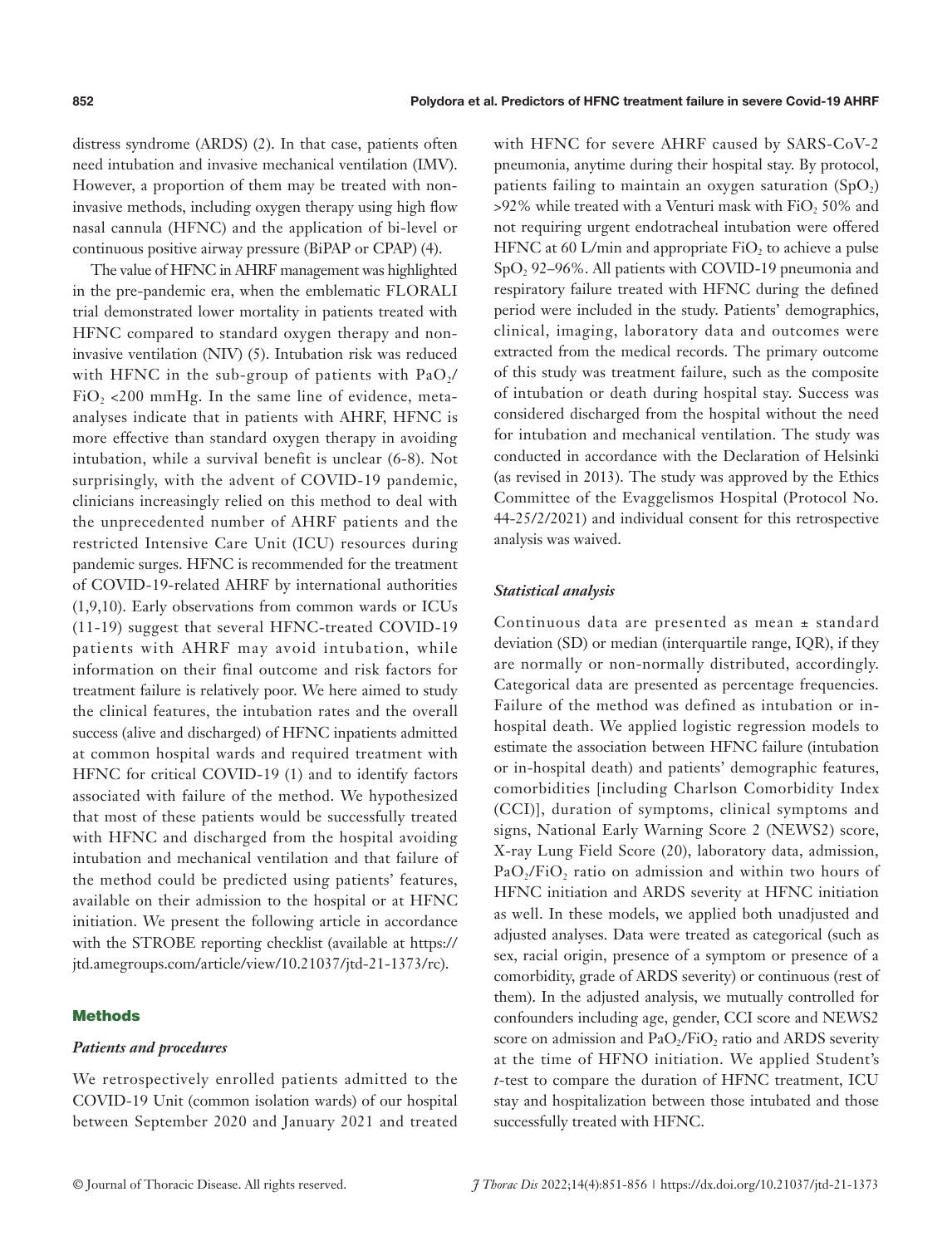#### **Journal of Thoracic Disease, Vol 14, No 4 April 2022 853**

**Table 1** Patients' demographics and co-morbidities

| Characteristics                            | $N = 132$   |  |
|--------------------------------------------|-------------|--|
| Age (years)                                | $67+14$     |  |
| Sex, male                                  | 91 (68.9%)  |  |
| European origin                            | 121 (91.7%) |  |
| Obesity (BMI $\geq$ 30 kg/m <sup>2</sup> ) | 34 (25.8%)  |  |
| Smoking                                    | 43 (32.6%)  |  |
| Hypertension                               | 69 (52.3%)  |  |
| Coronary artery disease                    | 19 (14.4%)  |  |
| Asthma/COPD                                | 14 (10.6%)  |  |
| <b>Diabetes</b>                            | 39 (29.5%)  |  |
| Cancer                                     | 9(6.8%)     |  |
| Immunosuppression                          | 12 (9.1%)   |  |
| Cerebrovascular disease                    | 7(5.3%)     |  |
| Chronic hepatic disease                    | 2(1.5%)     |  |
| Chronic renal failure                      | 7(5.3%)     |  |
| Autoimmune disease                         | 4 (3.0%)    |  |

BMI, body mass index; COPD, chronic obstructive pulmonary disease.

#### **Results**

One hundred thirty-two patients, with mean  $\pm$  SD age  $67±14$  years old were included in the study. Co-morbidities were common (*Table 1*) and the median [IQR] CCI was 3 [2–4]. Five patients had deemed as "do-not-intubate" (DNI) due to serious comorbidities. On admission, 49% had respiratory failure (SaO<sub>2</sub><90% while breathing ambient air). HFNC treatment was initiated 2 [0–7] days after hospital admission. The  $PaO<sub>2</sub>/FiO<sub>2</sub>$  ratio within the first two hours of HFNC commencement was 96 [63–173] mmHg. At that time, all patients had bilateral alveolar infiltrates, and  $PaO<sub>2</sub>/FiO<sub>2</sub>$  ratio <300 mmHg while receiving HFNC at 60 L/min which generates a positive airway pressure of 5–6 cm  $H<sub>2</sub>O$  (4), thus fulfilling typical ARDS criteria (21,22). ARDS was mild in 8%, moderate in 39% and severe in 53% of them (21). The median (IQR) duration of HFNC treatment was 5 [1–11] days.

Overall, 71.2% of the patients were transferred to the ICU, 45.4% were intubated and 31.8% finally died. NIV was not used as pre-intubation mean of respiratory support in any of the patients. HFNC failed (intubation or death) in 50.7% patients. Un-adjusted logistic regression analysis

revealed a link between treatment failure and advanced age, high CCI score, as well as high respiratory rate, low PaO<sub>2</sub>/FiO<sub>2</sub> ratio, presence of dyspnea, high NEWS2 score and high Urea and Creatinine levels on admission, and low PaO<sub>2</sub>/FiO<sub>2</sub> ratio and ARDS severity soon after HFNC initiation (*Table 2*). However, when adjusted logistic regression analysis was used, only the presence of dyspnea and high Urea serum levels on admission, were found to be significantly associated to the failure of HFNC (*Table 2*). Only 1/10 of patients with mild ARDS were intubated and none died, 23% of those with moderate ARDS were intubated and 21% died and 67% of those with severe ARDS were intubated and 44% died.

Less than half (47.3%) of full-treatment (including intubation) patients were intubated and 29.2% died. Mortality was 58,3% among those intubated. In the full treatment group, 9 of 10 patients with mild ARDS avoided intubation and all survived, 76% of those with moderate ARDS avoided intubation and 82% survived and 30% of those with severe ARDS avoided intubation and 58% survived. Compared to patients who avoided intubation, those intubated had a shorter HFNC treatment duration (4.56±4.7 *vs.* 6.5±3.5 days, P<0.05), longer ICU stay  $(26\pm21.4 \text{ vs. } 4.2\pm5.5 \text{ days}, P<0.05)$  and longer hospital stay (34.7±22.7 *vs.* 20.3±9.9 days, P<0.05).

# **Discussion**

We here present the clinical features, the course and the outcome of patients who were admitted at common hospital wards, received treatment for COVID-19-related ARDS based on standard protocol and had definite outcomes (death or discharge). Our main findings are: (I) HFNC treatment succeeded (discharge without intubation) in 49.3 % of the patients and after adjustment for age, gender, CCI score and NEWS2 score on admission and  $PaO<sub>2</sub>/FiO<sub>2</sub>$  ratio and ARDS severity at the time of HFNO initiation, this was significantly associated with the presence of dyspnea [adjusted OR 2.48 (95% CI: 1.01–6.12)] and higher Urea serum levels [adjusted OR 1.25 (95% CI: 1.03–1.51), by mg/dL on admission; (II) Intubation was avoided in 52.7% of the patients without a DNI-order (including almost 1/3 of those with severe ARDS); (III) Overall mortality was 31.8%.

We observed that HFNC commenced under a standard treatment protocol in patients with COVID-19-related ARDS admitted at common isolation hospital wards was successful in almost half of the patients who were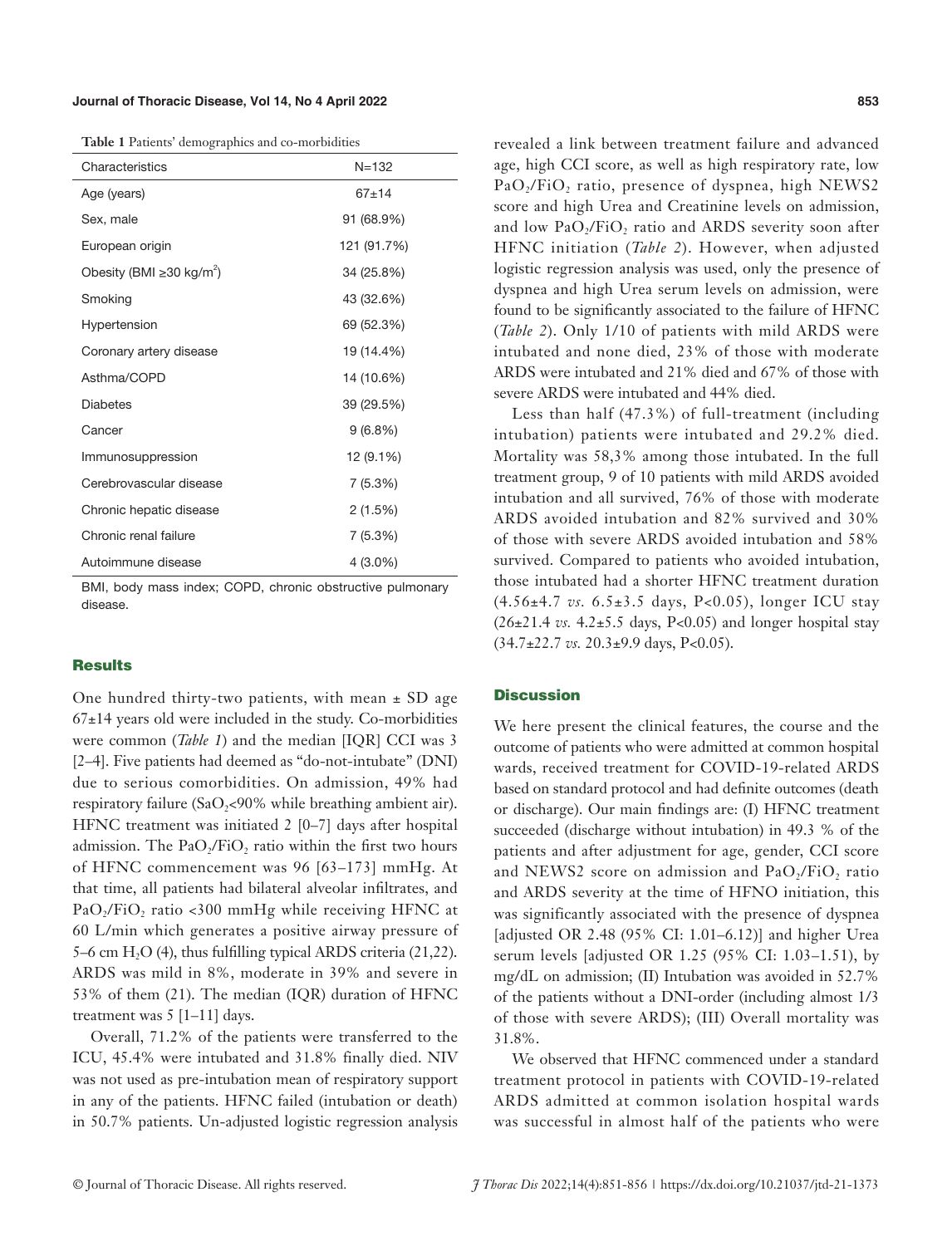|                                                                             | Unadjusted odd ratios | 95% CI        | P      | Adjusted odd ratios | 95% CI         | P         |
|-----------------------------------------------------------------------------|-----------------------|---------------|--------|---------------------|----------------|-----------|
| Age (per year)                                                              | 1.04                  | $1.01 - 1.06$ | < 0.05 | 1.03                | $0.99 - 1.07$  | <b>NS</b> |
| CCI score(per unit)                                                         | 1.19                  | $1.00 - 1.40$ | < 0.05 | 1.02                | $0.80 - 1.30$  | <b>NS</b> |
| Respiratory rate<br>(per breath/min)                                        | 1.05                  | $1.00 - 1.11$ | < 0.05 | 1.03                | $0.96 - 1.11$  | <b>NS</b> |
| PaO <sub>2</sub> /FiO <sub>2</sub> on admission<br>(per $10 \text{ mmHg}$ ) | 0.96                  | $0.92 - 0.99$ | < 0.05 | 1.00                | $0.94 - 1.06$  | <b>NS</b> |
| Dyspnea                                                                     | 2.72                  | 1.34-5.52     | < 0.05 | 2.48                | $1.01 - 6.12$  | < 0.05    |
| NEWS2 (per unit)                                                            | 1.12                  | $1.01 - 1.25$ | < 0.05 | 1.04                | $0.91 - 1.19$  | <b>NS</b> |
| Urea (per 10 mg/dL)                                                         | 1.30                  | $1.09 - 1.55$ | < 0.05 | 1.25                | $1.03 - 1.51$  | < 0.05    |
| Creatinine (per mg/dL)                                                      | 6.37                  | 1.88-21.61    | < 0.05 | 3.97                | $0.92 - 17.08$ | <b>NS</b> |
| PaO <sub>2</sub> /FiO <sub>2</sub> at HFNC initiation<br>(per 10 mmHq)      | 0.77                  | $0.69 - 0.87$ | < 0.05 | 0.84                | $0.68 - 1.04$  | <b>NS</b> |
| ARDS severity (per grade)                                                   | 5.34                  | 2.68-10.67    | < 0.05 | 1.82                | $0.43 - 7.72$  | <b>NS</b> |

**Table 2** Clinical parameters associated with HFNC failure (intubation or in-hospital death)

Grades for ARDS severity were defined as follows: mild, moderate, severe. All parameters except "PaO<sub>2</sub>/FiO<sub>2</sub> at HFNC initiation" and "ARDS severity" refer to patients' condition on admission. HFNC, High Flow Nasal Oxygen; CCI, Charlson Comorbidity Index; NEWS2, National Early Warning Score 2; ARDS, adult respiratory distress syndrome.

discharged without the need for intubation and mechanical ventilation. Intubation was avoided in 47.3% of patients not deemed DNI and survival in this group was 68.2%. Patients who avoided intubation, had shorter ICU and hospital stay compared to those intubated. Among patients with severe ARDS (21), in which HFNC use is not suggested by the WHO guidelines (1) intubation was avoided in approximately 1/3 of the patients and survival was more than 50%. In our cohort of patients fulfilling ARDS criteria (21), with a median PaO<sub>2</sub>/FiO<sub>2</sub> ratio <100 at the time of HFNC initiation, HFNC success rate was similar to those reported, by either retrospective (common wards or ICUs, 45–65% success) (11-16) and prospective (ICUs, 46–48% success) (17-19) observational studies or a clinical trial conducted at the ICU (23). From the data discussed above, it follows that an HFNC trial should be attempted in patients with COVID-19-related AHRF even in those with severe ARDS when urgent intubation is not otherwise required.

Predicting patients' response to the HFNC is of major importance, especially during pandemic surges, when ICUs are overwhelmed, therapeutical means are scarce and optimal allocation of available non-invasive tools to treat severe COVID-19 AHRF and possibly avoid intubation becomes a task of paramount priority. After adjusting for age, gender, CCI score and NEWS2 score on admission

and PaO<sub>2</sub>/FiO<sub>2</sub> ratio and ARDS severity at the time of HFNO initiation, we found that the presence of dyspnea and, higher urea serum levels on admission are associated with increased risk of HFNC failure. In agreement with others (15,16) and similarly to an observation made with the use of NIV in COVID-19-related severe respiratory failure (24), increased age was linked to increased risk of HFNC failure (intubation or death) in unadjusted analysis. Previous work has shown that HFNC failure in COVID-19 patients can be predicted using physiological parameters including the ROX index (12,14,15,17,18), SAPS2 (14), SOFA score (16,18), which were not examined at the present study. We demonstrated that other physiological features, such as  $PaO<sub>2</sub>/FiO<sub>2</sub>$  ratio (on admission and after HFNC initiation), grade of ARDS severity and the NEWS2 score (on admission), were not linked with treatment failure. Interestingly, abnormal renal function, expressed by increased serum urea levels was a robust predictor of HFNC failure. Taken together, the above demonstrates that the presence of dyspnea and abnormal renal function on admission can predict failure or the method.

The main limitations of our study are connected with its retrospective design. In connection to these, incomplete records on the respiratory rate did not permit us to calculate ROX index. It is very challenging to interpret the observed associations as causal because we may have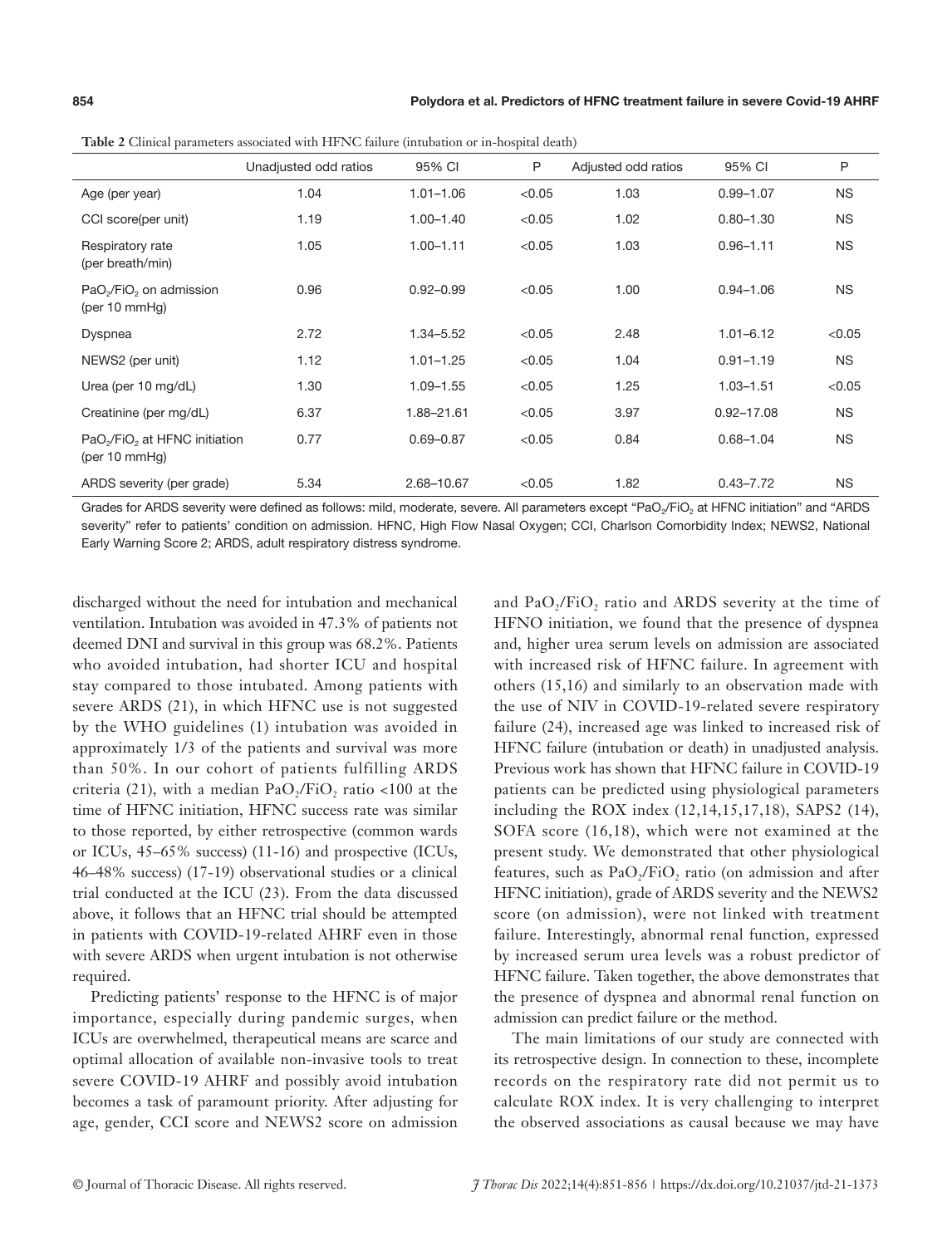#### **Journal of Thoracic Disease, Vol 14, No 4 April 2022 855**

unmeasured confounding, despite controlling for (I) all the significant variables from the univariate analysis and (II) the 6 most important confounders, i.e., age, gender, CCI score and NEWS2 score on admission and  $PaO<sub>2</sub>/FiO<sub>2</sub>$ ratio and ARDS severity at the time of HFNO initiation, in the adjusted analysis. In addition, intubation was decided by the attending physicians on case-by-case basis and not according to pre-defined criteria. Nevertheless, it should be stressed that an "early intubation" strategy was unpopular in our institution and during that study period, the decision for intubation and mechanical ventilation was made using traditional criteria, i.e., resistive hypoxemia along with signs of respiratory distress and threatened respiratory arrest, altered mental status and cardiac arrest. On the other hand, advantages of the study include the fact that we used standard criteria for HFNC treatment throughout the study period and that all patients had definite outcomes (death or survival and discharge).

In conclusion, we showed that half of patients with COVID-19-related severe AHRF, treated with HFNC can be safely discharged without the need of intubation. The presence of dyspnea and high serum Urea levels on admission are closely related to HFNC failure. Randomized trials comparing HFNC to standard oxygen therapy are required to clarify its impact on COVID-19-related AHRF.

#### Acknowledgements

*Funding*: The publication of the present article was funded by the National & Kapodistrian University of Athens, Greece (Special Research Fund Account).

# Footnote

*Reporting Checklist:* The authors have completed the STROBE reporting checklist. Available at [https://jtd.](https://jtd.amegroups.com/article/view/10.21037/jtd-21-1373/rc) [amegroups.com/article/view/10.21037/jtd-21-1373/rc](https://jtd.amegroups.com/article/view/10.21037/jtd-21-1373/rc)

*Data Sharing Statement:* Available at [https://jtd.amegroups.](https://jtd.amegroups.com/article/view/10.21037/jtd-21-1373/dss) [com/article/view/10.21037/jtd-21-1373/dss](https://jtd.amegroups.com/article/view/10.21037/jtd-21-1373/dss)

*Peer Review File:* Available at [https://jtd.amegroups.com/](https://jtd.amegroups.com/article/view/10.21037/jtd-21-1373/prf) [article/view/10.21037/jtd-21-1373/prf](https://jtd.amegroups.com/article/view/10.21037/jtd-21-1373/prf)

*Conflicts of Interests*: All authors have completed the ICMJE uniform disclosure form (available at [https://jtd.amegroups.](https://jtd.amegroups.com/article/view/10.21037/jtd-21-1373/coif) [com/article/view/10.21037/jtd-21-1373/coif](https://jtd.amegroups.com/article/view/10.21037/jtd-21-1373/coif)). The authors have no conflicts of interest to declare.

*Ethical Statement:* The authors are accountable for all aspects of the work in ensuring that questions related to the accuracy or integrity of any part of the work are appropriately investigated and resolved. The study was conducted in accordance with the Declaration of Helsinki (as revised in 2013). The study was approved by the Ethics Committee of the Evaggelismos Hospital (Protocol No. 44-25/2/2021) and individual consent for this retrospective analysis was waived.

*Open Access Statement:* This is an Open Access article distributed in accordance with the Creative Commons Attribution-NonCommercial-NoDerivs 4.0 International License (CC BY-NC-ND 4.0), which permits the noncommercial replication and distribution of the article with the strict proviso that no changes or edits are made and the original work is properly cited (including links to both the formal publication through the relevant DOI and the license). See: [https://creativecommons.org/licenses/by-nc-nd/4.0/.](https://creativecommons.org/licenses/by-nc-nd/4.0/)

# **References**

- 1. World Health Organization. COVID-19 Clinical management. Living Guidance. [Accessed 5 May 2021]. Available online: https://apps.who.int/iris/bitstream/ handle/10665/338882/WHO-2019-nCoV-clinical-2021.1 eng.pdf
- 2. Wiersinga WJ, Rhodes A, Cheng AC, et al. Pathophysiology, Transmission, Diagnosis, and Treatment of Coronavirus Disease 2019 (COVID-19): A Review. JAMA 2020;324:782-93.
- 3. Drake TM, Riad AM, Fairfield CJ, et al. Characterisation of in-hospital complications associated with COVID-19 using the ISARIC WHO Clinical Characterisation Protocol UK: a prospective, multicentre cohort study. Lancet 2021;398:223-37.
- 4. Raoof S, Nava S, Carpati C, et al. High-Flow, Noninvasive Ventilation and Awake (Nonintubation) Proning in Patients With Coronavirus Disease 2019 With Respiratory Failure. Chest 2020;158:1992-2002.
- 5. Frat JP, Thille AW, Mercat A, et al. High-flow oxygen through nasal cannula in acute hypoxemic respiratory failure. N Engl J Med 2015;372:2185-96.
- 6. Lewis SR, Baker PE, Parker R, et al. High-flow nasal cannula for respiratory support in adult intensive care patients. Cochrane Database Syst Rev 2021;3:CD010172.
- 7. Zhao H, Wang H, Sun F, et al. High-flow nasal cannula oxygen therapy is superior to conventional oxygen